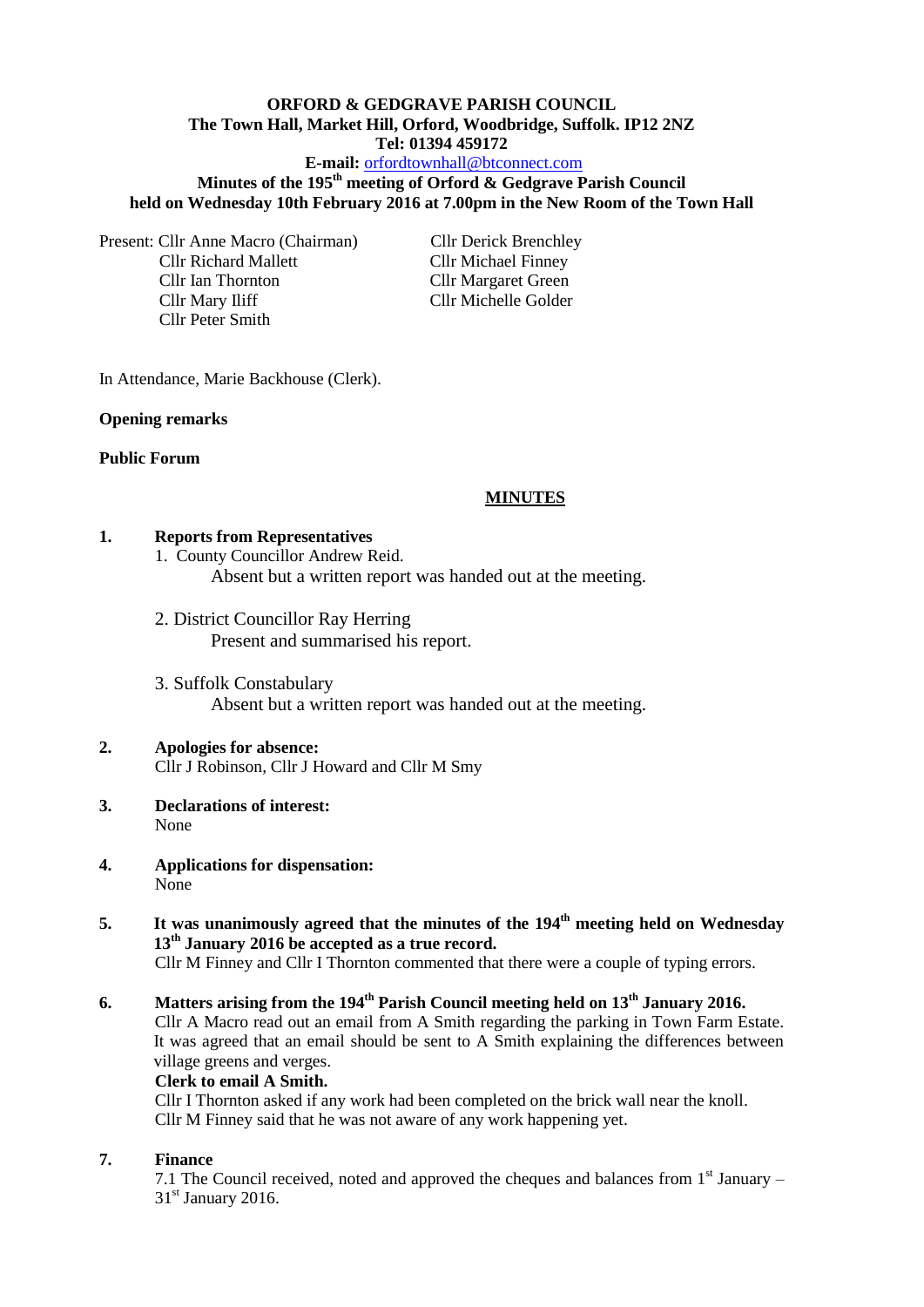## **8. Planning**

#### **DC/16/0019/FUL – 2 Castle Close, Orford**

This was a request for alterations to the existing roof space to provide additional bedroom accommodation for existing flat, including insertion of roof lights. The Councillors had no objection to this proposal.

#### **Other Notifications:-**

#### **9. Parish Council Business:-**

#### **(1) Bench on the village green**

Cllr A Macro informed the Councillors that a reply had been sent to A Paterson regarding the bench, along with a copy of the report when the bench was removed.

# **(2) Parking outside Bart's Hall**

The Clerk informed the Councillor that she had a visit from Mr Chambers who commented that parking was still a problem as he will not park under the large tree in case a branch falls down.

Cllr M Iliff said that the tree belongs to Mr Iliff and he would like to have it cut back slightly.

Cllr I Thornton asked if, since the letter was written to Mr Chambers, did he continue to park his vehicle on the village green; is there space to park a large vehicle in front of Bart's Hall; could we de-register that area of Village Green.

Cllr A Macro said it costs about  $£5,000$  to de-register a piece of Village Green.

Cllr M Finney asked if the tree was inspected would Mr Chambers then park underneath it.

Cllr M Iliff has calculated that there is room for up to 10 cars to be parked along in front of the hall.

Cllr A Macro said that it had been considered several months ago to level the land in front of the hall and place grass-crete down to enable people to park on that area; each cottage would have one space to park their car.

All agreed to ask the Tree Officer to inspect the tree.

## **Clerk to email Mr Iliff and the SCDC Tree Officer**

## **(3) Birthday beacon**

Cllr a Macro informed the Councillors that an email had been received relating to the lighting of the beacon for the Queen's  $90<sup>th</sup>$  Birthday celebrations.

All agreed to have the beacon lit on the  $21<sup>st</sup>$  April 2016, Cllr R Mallett volunteered to assist with the lighting.

## **Clerk to confirm with Cllr R Mallett the details for the lighting of the beacon.**

Cllr A Macro asked if anyone was interested in holding a street party for the celebrations on the weekend of the  $11^{th}/12^{th}$  June 2016.

R Herring commented that £200 would be available from his Enabling Budget if the Parish Council wished to put on a street party.

Cllr M Finney suggested a bring and share type of event.

All agreed to this event on the afternoon of the  $11<sup>th</sup>$  June 2016, in the Market Square.

## **(4) Parking within the village.**

This item has already been discussed above.

## **(5) Update on multiplay**

Cllr A Macro reported that the multiplay is still an ongoing matter.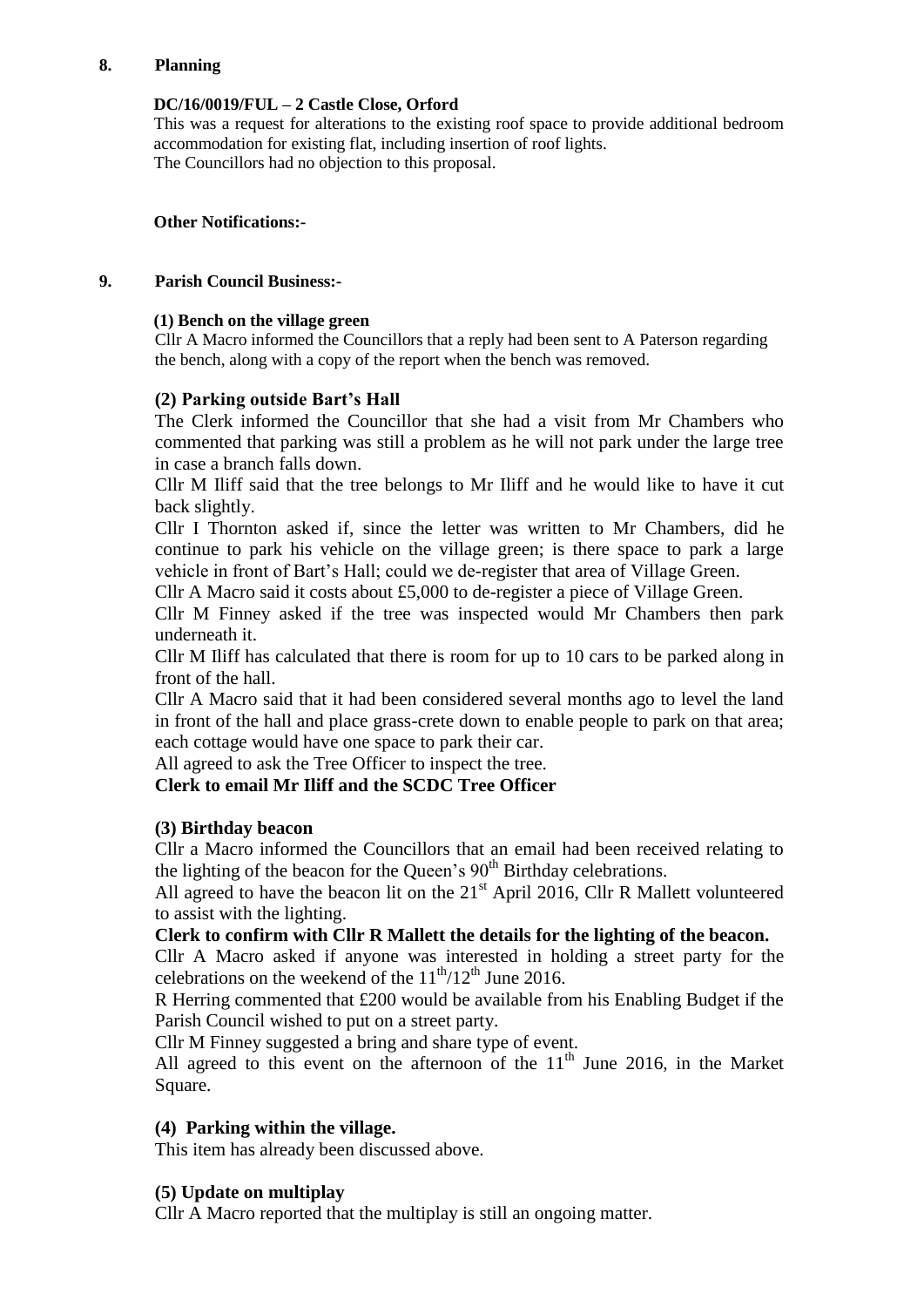## **(6) Track on recreation ground**

Cllr A Macro commented that the track leading from the road to the Recreation Ground Hut was very uneven and needed to be levelled.

Cllr I Thornton wondered if we could combine this with the work on the foreshore. Cllr R Mallett commented that the gravel/stones are different.

Cllr A Macro suggested that we ask D Worne to quote for the levelling of the track. This was agreed by all.

# **Clerk to contact D Worne for a quote.**

# **(7) Underground cabling**

Cllr A Macro informed the Councillors that she and the Clerk had met with Paula Booth, who was an AONB Officer.

The Councillors looked at the information that Paula had sent through. It is proposed that the cabling between Orford and Gedgrave, and Orford & Sudbourne are to be placed underground. Most of the cabling is currently on agricultural land. The land owners are paid a wayleave for having the posts on their land, and they will also receive a wayleave for the underground cables. The cost of the project is in the region of  $\pounds$ 1 million which will be funded totally by Ofgem. So far this has been approved in the first stage but has other stages to go through before Ofgem agree totally.

Cllr M Finney wondered how the transformers that are currently on the posts would be placed so as to keep them waterproof against the risk of floods; also is this setting precedence as we would like to have a mobile phone mast in the area.

Paula had requested that one of the Councillors act as a liaison between herself and the Parish Council. Cllr M Golder agreed to liaise with Paula. This was agreed by all.

## **Clerk to contact Paula Booth with the comments.**

## **10. Correspondence**

## **P Hamilton-Jones – Thank you**

Cllr A Macro read out a letter thanking the Parish Council for the donation to the Royal British Legion.

## **S Tritem – parking on the village green in Quay Street**

Cllr A Macro read out an email from S Tristem concerning vehicles that park at the end of the right of way she has across the Village Green to her house; S Tristem has vehicular access to her property, but not permission to park on the village green or to take a short cut up and across the foot path straight in front of her house.

Cllr I Thornton said he had seen a large blue van parked at the end of the access track.

Cllr A Macro reiterated the need for any visit to look at a problem or village issue, there should be at least two people, either two Councillors or one and the Clerk; also could the Councillors make an effort to respond to any emails the Clerk sends for comments.

Cllr M Golder suggested that the same letter that was sent to another parishioner who parked on the Village Green should be sent to S Tristem, along with a copy of the Village Green Policy. This was agreed by all the Councillors.

Cllr I Thornton commented that the car park attendant could place polite notices on the vehicles that park on the Village Greens.

**Clerk to write to S Tristem also talk to NOTT Clerk re polite notices for the vehicles on the Village Greens.**

## **C Lusher – Treasurer for Orford Surgery Trust**

Cllr A Macro read out an email from C Lusher requesting that G Bliss be allowed to take the role of Treasurer for the Orford Surgery Trust.

All the Councillors agreed to G Bliss becoming the Treasurer. **Clerk to reply to C Lusher**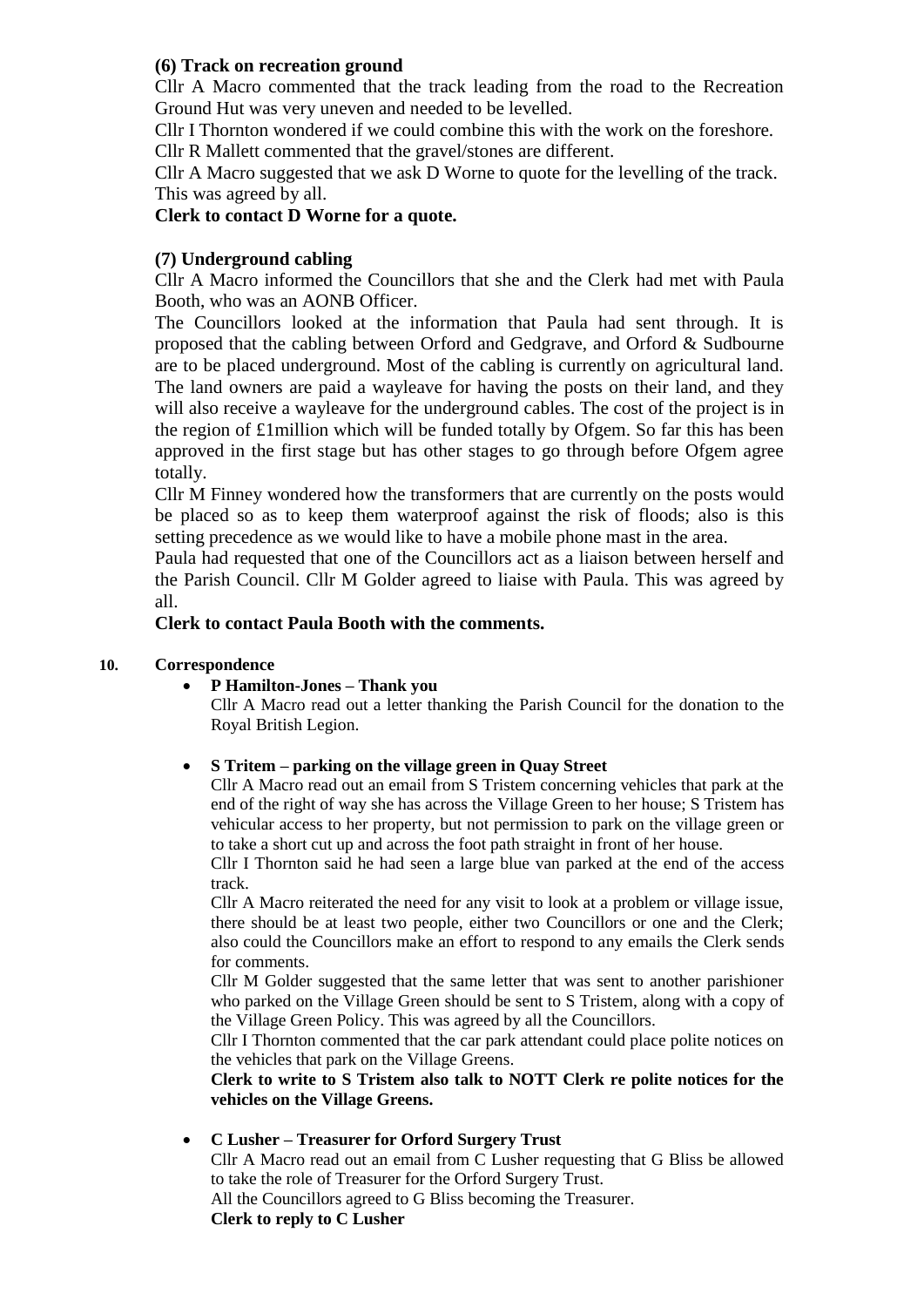**Hilary Grogono – use of recreation ground for a wedding**

Cllr A Macro read out an email requesting permission to place a marquee on the recreation ground for a wedding in June 2016.

There were some questions raised as to who would pay for damage to the recreation ground; how much would be charged; and would we need to have a contract.

Cllr M Iliff asked if they would be using the recreation ground hut.

Cllr A Macro said she thought they would be using the facilities.

It was agreed that a meeting should be arranged to discuss the positioning of the marquee.

**Clerk to arrange a meeting with H Grogono.**

- **11. Items for next meeting:** None
- **12. Date of next meeting: 09/03/16**

**Meeting closed at 8.30pm.**

**Signed\_\_\_\_\_\_\_\_\_\_\_\_\_\_\_\_\_\_\_\_\_\_\_\_\_\_\_\_\_\_\_\_\_(Chairman) Date\_\_\_\_\_\_\_\_\_\_\_\_\_\_**